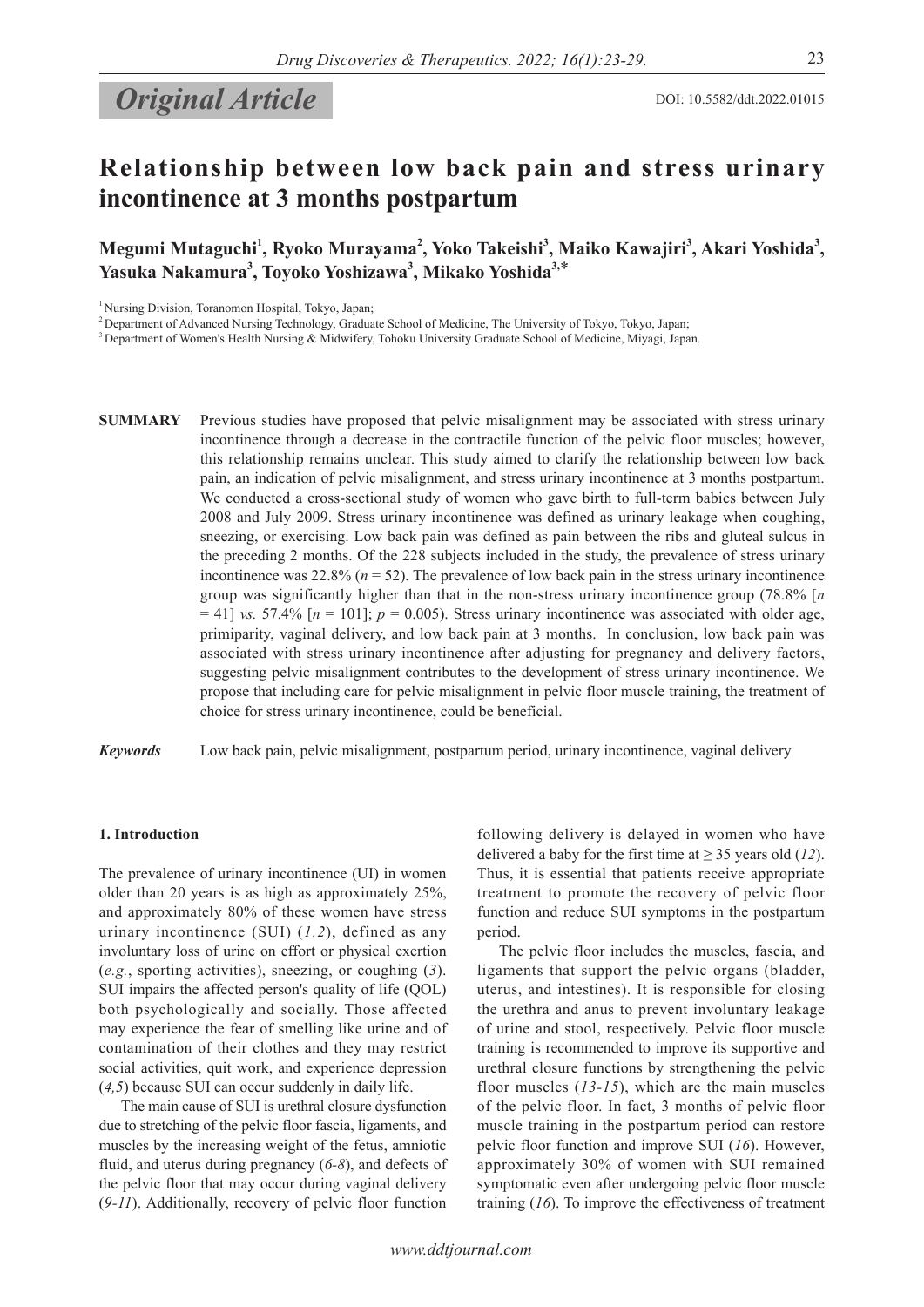in the postpartum period, an additional approach is needed to reduce SUI symptoms.

Pelvic misalignment may be a cause of decreased pelvic floor function because the pelvic floor muscles adhere to the pelvis. Increased secretion of relaxin during pregnancy alters the properties of the cartilage and tendons around the pelvis, resulting in loosening of the pubic symphysis and sacroiliac joints (*17*). In addition, the lax pelvis is exposed to the chronic load of the fetus, amniotic fluid, and uterus during late pregnancy. When this load is applied to one side of the pelvis or to an area that differs from the usual placement, the pelvis is distorted (*18,19*), and pelvic girdle pain and low back pain (LBP) occur during pregnancy and after childbirth (*20*). Considering the increased activity level of the pelvic floor muscles at rest and loss of motor control in patients with LBP (*21-23*), pelvic misalignment causes symptoms due to pelvic floor dysfunction, including SUI.

The evaluation methods for pelvic misalignment include pelvic radiography, assessment of the postural alignment when standing, and manual examination (*18- 22,24*). However, these methods have the following shortcomings: radiography results in radiation exposure (*24*), and postural alignment evaluation and manual examination require special skills and a considerable amount of time (*18-22*). Thus, previous studies (*21,22*) that investigated the relationship between pelvic misalignment and SUI struggled with small sample sizes and/or no control of other pregnancy and delivery factors.

LBP mainly results from pelvic misalignment because pelvic misalignment is associated with LBP among adults (*24*) and sacroiliac joint pain among pregnant women (*25*). Thus, we propose that LBP may be useful as an alternative indication of pelvic misalignment in a large sample questionnaire study. Although a study found that many women have LBP and SUI simultaneously 12 months after childbirth (*26*), the study did not evaluate the relationship between LBP and SUI after adjusting for pregnancy and delivery factors. It remains unclear whether LBP in postpartum causes SUI independently from pelvic floor damage caused by vaginal childbirth. Therefore, this study aimed to clarify the relationship between LBP and SUI at 3 months postpartum, when SUI and LBP were likely to persist for a long period of time (*27,28*), and adjust for factors relating to pregnancy and delivery.

#### **2. Materials and Methods**

#### 2.1. Study design, participants, and procedure

We conducted a cross-sectional study among postpartum women at an obstetrics facility in Tokyo between July 2008 and July 2009. Women who gave birth to full-term babies were recruited while they were hospitalized immediately after delivery, regardless of their SUI history. The exclusion criteria were as follows: (1) stillbirth/neonatal death, (2) neurogenic bladder dysfunction, (3) mental illness, (4) difficulty in understanding Japanese, and (5) age < 20 years old. The study was conducted according to the guidelines of the Declaration of Helsinki and approved by the ethics committee of the institution. After obtaining consent for participating in the study, a researcher obtained the patients' demographic and obstetric data from medical records. The women answered a questionnaire regarding SUI and LBP that was delivered by mail at 3 months postpartum.

#### 2.2. Measurements

The Japanese version of the scored International Consultation on Incontinence Questionnaire-Short Form (ICIQ-SF) (*29*) was used to evaluate the presence, degree, and type of UI. The ICIQ-SF consists of four items: frequency of UI (0-5 points), amount of urinary leakage (0-6 points), effects of UI on daily life (0- 10 points), and subjective evaluation of UI symptoms (not included in the score). Higher scores indicated severe UI and a poor QOL. Women who answered that they had experienced "leakage when coughing or sneezing" or "leakage when moving or exercising" were diagnosed with SUI.

The incontinence QOL questionnaire (I-QOL) (*30*) was used to examine disease-specific QOL. The I-QOL consists of a 22-item, 5-point scale (1-5 points) that represents the effects of UI on the patient's life. The score is converted to a maximum of 100 points (range, 20-100 points). A lower score indicated that UI had a greater impact on daily living.

We also included two of our own questions that asked about whether the women experienced LBP (yes or no) and the location of the LBP in the past 2 months. Based on the definition of the LBP as published in the Japanese Orthopaedic Association guidelines (*31*), LBP was defined as pain between the lowermost rib and gluteal sulcus.

Demographic data (age, smoking history, height, weight before the current pregnancy, medical history, pregnancy history, and delivery) and information about the current pregnancy (weight gain during the pregnancy, complications, mode and duration of delivery, treatment during delivery, gestational age at delivery, birth weight, and baby's head circumference) were collected from the women's medical records.

# 2.3. Analysis

The Mann-Whitney *U* test, Chi-square test, or Fisher's exact test was used to compare the results of the women with and without SUI. Variables with a *p*-value of < 0.05 in the univariate analysis and the number of deliveries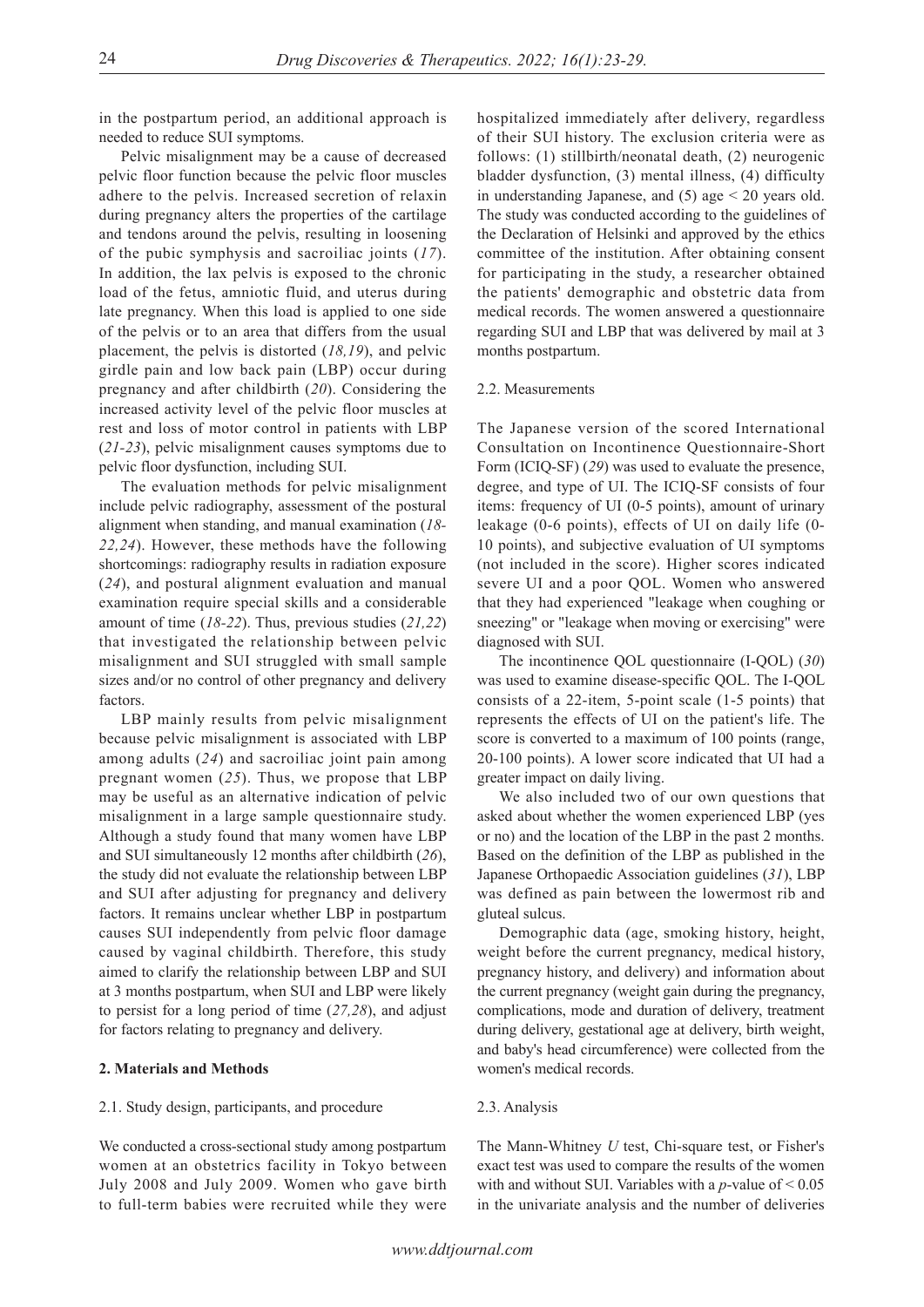considered to be theoretically essential were included in the binary logistic regression analysis. The adjusted odds ratios (AORs) and 95% confidence intervals (95% CIs) were calculated for the presence of SUI. IBM SPSS Statistics for Windows, version 23.0 (IBM Corp., Armonk, NY) was used for the analysis. A *p*-value of < 0.05 was considered statistically significant.

# **3. Results**

Of the 286 women who participated in the study during their puerperal hospitalization, 234 responded to the questionnaire at 3 months postpartum (response rate: 81.8%). Of these women, 228 were included in the analysis after 6 women were excluded because they did not answer the questions on the subjective evaluation of their UI symptoms on the ICIQ-SF. Fiftytwo women (22.8%) answered that they had SUI at 3 months postpartum. Among the 52 women with SUI, 31 experienced UI "2 to 3 times a week," followed by "about once a day" in 11 (59.6% and 21.2%, respectively; Figure 1). Forty-nine women (94.2%) had moderate urinary leakage. The I-QOL score was significantly lower in the SUI group than in the non-SUI group (90.0  $\pm$  10.7 *vs.* 97.3  $\pm$  8.0, *p* < 0.001).

The mean age (in years) and proportion of patients who delivered vaginally in the current pregnancy in the SUI group were significantly higher than those in the non-SUI group ( $p < 0.01$ , Table 1). Among the women who delivered vaginally, the duration of the second stage of labor was significantly longer in the SUI group than in the non-SUI group  $(98.6 \pm 102.9 \text{ vs. } 66.9 \pm 95.6 \text{ s})$ minutes,  $p = 0.012$ ). Infants born to women in the SUI group had significantly heavier birth weights than those born to women in the non-SUI group  $(3063 \pm 403.7 \text{ vs.})$  $2944 \pm 338.4$  g,  $p = 0.028$ ).

The prevalence of LBP at 3 months postpartum was 142 (62.3%) in all the participants, and it was significantly higher in the SUI group than in the non-SUI group (41 [78.8%] *vs.* 101 [57.4%], *p* = 0.005; Figure 2). Logistic regression analysis showed that SUI was associated with LBP at 3 months postpartum, age, multiparity, and vaginal delivery (AOR [95% CI]: 3.60 [1.55-8.34], 1.14 [1.04-1.24], 2.39 [1.05-5.43], and 8.63 [1.07-69.68], respectively) (Table 2).

# **4. Discussion**

This study found that the prevalence of SUI and LBP at 3 months postpartum was 22.8% and 62.3%, respectively. In addition, the study showed that LBP was associated with SUI even after adjusting for pregnancy and delivery factors.

The mean age in this study (35.1 and 33.7 years

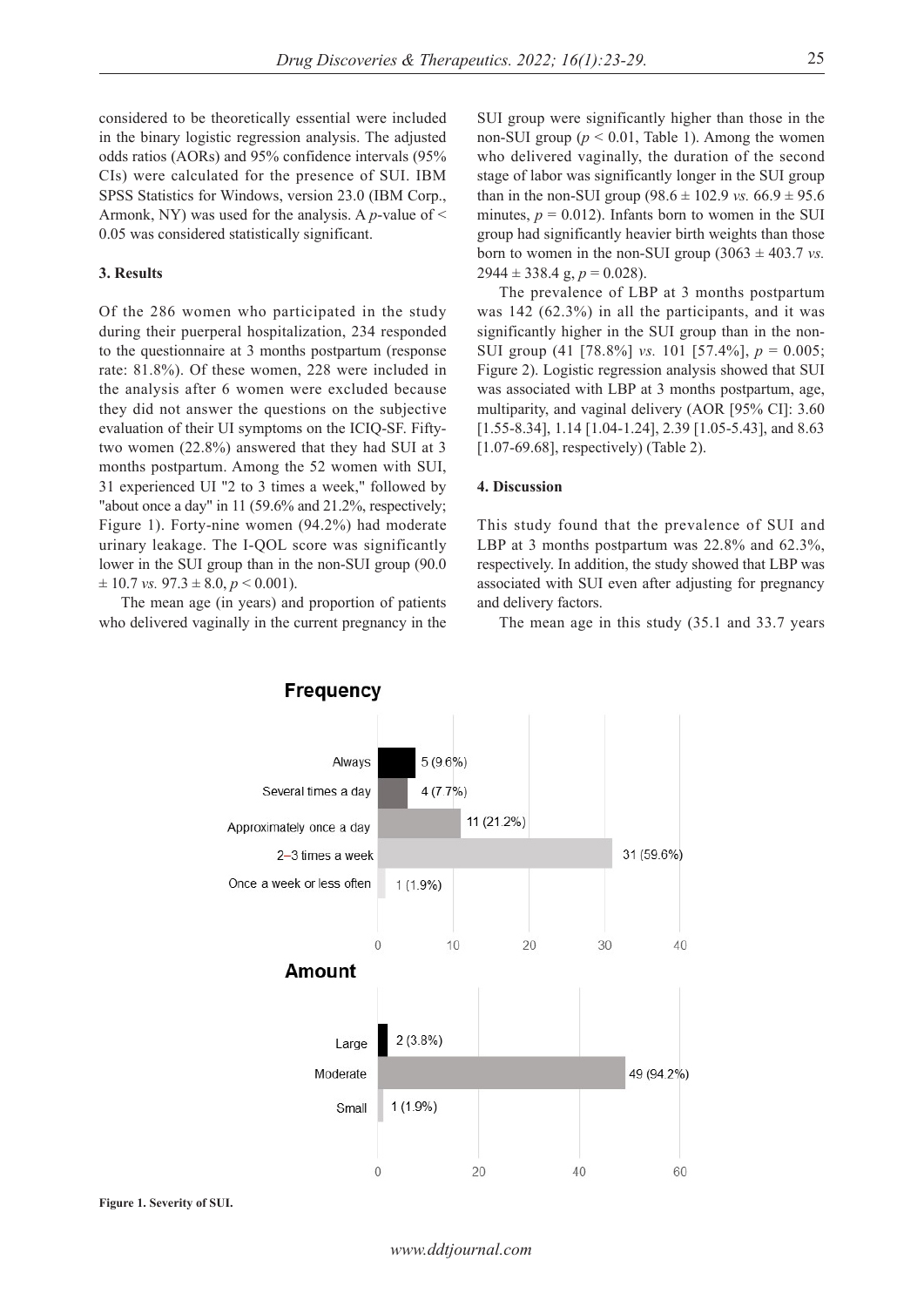|                                         | SUI group ( $n = 52$ )           | non-SUI group ( $n = 176$ ) | $p$ -value  |
|-----------------------------------------|----------------------------------|-----------------------------|-------------|
| Demographic data                        |                                  |                             |             |
| Age (years)                             | $35.7 \pm 4.2$                   | $33.7 \pm 4.8$              | 0.006       |
| Smoking history                         |                                  |                             | 0.691       |
| Never                                   | 47 (90.4%)                       | $163(92.6\%)$               |             |
| Past smoker                             | $5(9.6\%)$                       | $12(6.8\%)$                 |             |
| Current smoker                          | $0(0.0\%)$                       | $1(0.6\%)$                  |             |
| Pre-pregnancy body mass index $(kg/m2)$ | $20.6 \pm 4.1$<br>$20.7 \pm 2.7$ |                             | 0.739       |
| Medical history (yes)                   | 27 (51.9%)                       | 82 (46.6%)                  | 0.511       |
| Gynecological diseases                  | $8(15.4\%)$                      | $37(21.0\%)$                |             |
| Respiratory disorders                   | $3(5.8\%)$                       | $9(5.1\%)$                  |             |
| Gastrointestinal disorders              | $5(9.6\%)$                       | $14(8.0\%)$                 |             |
| Orthopedic disease                      | $6(11.5\%)$                      | $6(3.4\%)$                  |             |
| Urological disease                      | $3(5.8\%)$                       | $5(2.8\%)$                  |             |
| Current pregnancy                       |                                  |                             |             |
| Primigravid women                       | 29 (55.8%)                       | $117(66.5\%)$               | 0.157       |
| Gestational weight gain (kg)            | $8.6 \pm 3.4$                    | $9.2 \pm 3.2$               | 0.588       |
| Complications (multiple answers)        |                                  |                             | 0.219       |
| Imminent preterm birth                  | $4(66.7\%)$                      | $10(43.5\%)$                |             |
| Preeclampsia                            | $0(0.0\%)$                       | 5(21.7%)                    |             |
| Gestational diabetes                    | $1(16.7\%)$                      | $0(0.0\%)$                  |             |
| Intrauterine growth retardation         | $1(16.7\%)$                      | $3(13.0\%)$                 |             |
| Imminent uterine rupture                | $0(0.0\%)$                       | $3(13.0\%)$                 |             |
| Placenta previa                         | $0(0.0\%)$                       | 2(8.7%)                     |             |
| Delivery mode (vaginal delivery)        | 50 (96.2%)                       | $124(70.5\%)$               | ${}< 0.001$ |
| Total duration of labor (minutes)       | $388.3 \pm 357.1$                | $322.3 \pm 284.1$           | 0.294       |
| First stage                             | $288.4 \pm 322.6$                | $251.4 \pm 241.2$           | 0.812       |
| Second stage                            | $98.56 \pm 102.9$                | $66.93 \pm 95.6$            | 0.012       |
| Treatment at delivery                   |                                  |                             |             |
| Induction                               | 20 (39.2%)                       | 47 (33.3%)                  | 0.396       |
| Epidural birth                          | $5(9.8\%)$                       | $5(3.5\%)$                  | 0.078       |
| Episiotomy                              | 30 (57.7%)                       | 76 (43.2%)                  | 0.785       |
| Perineal tear                           | 22 (42.3%)                       | 50 (40.7%)                  | 0.762       |
| Gestational age at delivery (days)      | $274.4 \pm 8.0$                  | $274.1 \pm 8.6$             | 0.757       |
| Birth weight $(g)$                      | $3063.3 \pm 403.7$               | $2943.9 \pm 338.4$          | 0.028       |
| Head circumference (cm)                 | $33.5 \pm 1.3$                   | $33.1 \pm 2.9$              | 0.227       |

### **Table 1. Comparison of the differences in the demographic and obstetric data between the two groups**

Data are represented as the mean ± standard deviation or *n* (%), Mann-Whitney *U* test, or Fisher's exact test. Abbreviation: SUI, stress urinary incontinence.



### **Figure 2. Prevalence of LBP.**

### **Table 2. SUI-related factors**

| Age (years)        | <b>OR</b> | $(95\% \text{ CI})$ | <i>p</i> -value | <b>AOR</b> | $(95\% \text{ C}I)$ | <i>p</i> -value |
|--------------------|-----------|---------------------|-----------------|------------|---------------------|-----------------|
| Birth weight $(g)$ | 1.10      | $(1.03 - 1.19)$     | 0.009           | 1.14       | $(1.04-1.24)$       | 0.004           |
| LBP at 3 months    | 1.00      | $(1.00-1.00)$       | 0.036           | 1.00       | $(0.10-1.00)$       | 0.345           |
| Multiparas         | 2.77      | $(1.33 - 5.74)$     | 0.006           | 3.60       | $(1.55 - 8.34)$     | 0.003           |
| Second stage       | 1.57      | $(0.84 - 2.95)$     | 0.159           | 2.39       | $(1.05 - 5.43)$     | 0.038           |
| (minutes)          | 1.00      | $(1.00-1.01)$       | 0.055           | 1.00       | $(0.10-1.01)$       | 0.129           |
| Vaginal delivery   | 10.48     | $(2.46 - 44.69)$    | 0.001           | 8.63       | $(1.07-69.68)$      | 0.043           |

Abbreviations: LBP: low back pain, SUI: stress urinary incontinence, OR: odds ratio, AOR: adjusted odds ratio, 95% CI: 95% confidence interval. Logistic regression analysis. LBP at 3 months: 0 = none, 1 = yes; Multiparas: 0 = primipara, 1 = multiparas vaginal delivery: 0 = cesarean section,  $1$  = vaginal delivery.

# *www.ddtjournal.com*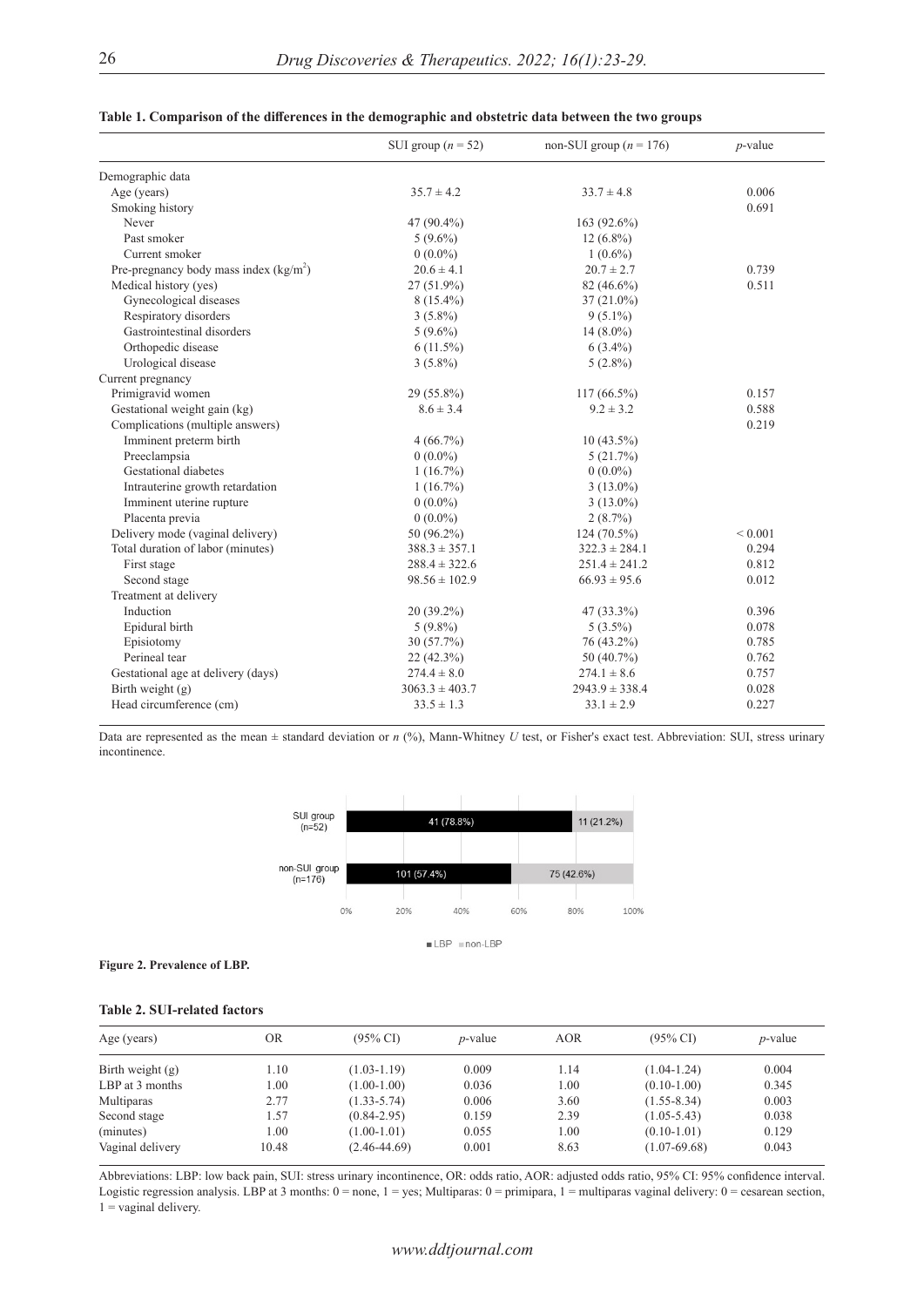in the SUI and non-SUI groups, respectively) was relatively higher than that of the average pregnant Japanese women at the time of delivery in 2018  $(1^{st}, 2^{nd},$  and  $3^{rd}$  child: 30.7, 32.7, and 33.7 years old, respectively) (*32*). Although the prevalence of SUI and LBP generally increases with age (*4*), in this study, the prevalence of SUI and LBP (22.8% and 62.3%, respectively) was consistent with that found among postpartum Japanese women in previous studies (SUI: 26.2% and LBP: 47.8%-71.8%) (*33-35*). Our results can be considered representative of the prevalence of SUI and LBP among general postpartum Japanese women.

This study used LBP rather than postural alignment or manual examination as an indicator of pelvic misalignment because we prioritized the conduction of a survey in a group with a large sample size. In general, the origins of LBP are divided into five categories (*31*): the spinal cord and surrounding locomotor disease, neurofibromata in the spinal cord or cauda equina, visceral organ disease (*e.g.*, renal or urinary tract stones and gynecological disease), vascular origin (aortic dissection *etc.*), and mental illness. Considering the following, we propose that most of the subjects in this study had LBP that derived from the spine: LBP of vascular origin only occurs in serious situations; the exclusion criteria for this study included neurofibromata and psychiatric disorders; all the subjects with a history of gynecological disease were undergoing treatment or had been treated; and pain related to gynecological illnesses was controlled. LBP derived from the spine is roughly divided into nervous system diseases, such as lumbar disc herniation and lumbar spinal canal stenosis, and myofascial LBP due to postural changes and pelvic misalignment. The postpartum pelvic alignment remains wider than that at 12 weeks of gestation, while postural changes during pregnancy disappear (*25*). Moreover, in this study, none of the subjects had a history of nervous system diseases such as lumbar disc herniation; thus, we concluded that the subjects' chief complaint of LBP appropriately represented pelvic misalignment.

After adjusting for pregnancy and delivery factors, we found that LBP was associated with SUI. Considering that LBP represented pelvic misalignment, our results suggest that the decrease in pelvic floor function due to pelvic misalignment is a risk factor for the development of SUI. Pool-Goudzwaard *et al.* (*21*) speculated that the insufficient contraction of the pelvic floor muscles to ensure urethral closure when the intra-abdominal pressure increases is a cause of SUI in women with LBP. This is because the pelvic floor muscles are constantly activated to eliminate the pelvic instability caused by pelvic misalignment. Complex combinations of anterior-posterior, left-right, and twisting pelvic misalignments and pelvic instability during pregnancy and delivery may be triggers for SUI through decreased pelvic floor function.

Multiparity and vaginal delivery were associated

with postpartum SUI. Considering that pelvic floor muscle abnormalities occur after vaginal delivery (*36*) and the risk of SUI increases with parity (*37*), this result confirmed that pelvic floor dysfunction due to defects in the pelvic floor muscles causes postpartum SUI.

Our findings from the I-QOL score that showed that SUI impairs the QOL of women were consistent with those of previous studies (*5,38*). Although many healthcare professionals have attempted to improve the effectiveness of pelvic floor muscle training by adding biofeedback tools, increasing the frequency and duration of training, and providing support to keep patients motivated in their training (*e.g.*, group sessions) (*15,16*), there are still some limitations to pelvic floor muscle training including a high dropout rate and moderate cure rate. As LBP coexists with SUI in many postpartum women and SUI and LBP have a strong effect on postpartum daily life (*38*), our finding of the possibility of a relationship between pelvic misalignment and SUI would provide an alternative approach to the treatment of SUI in terms of correcting pelvic misalignment.

This study had some limitations. First, it did not investigate whether subjects had any episodes of UI before the current pregnancy because we did not focus on the causal relationship between SUI and pelvic misalignment caused by the current pregnancy or delivery. Although this study included women who had pelvic misalignment or SUI regardless of their pregnancy or delivery information, this did not have an impact on the finding of a relationship between pelvic misalignment and SUI. Second, pelvic misalignment was not directly evaluated. The relationship between pelvic misalignment and decreased pelvic floor function/SUI is still under scrutiny. Nonetheless, this study revealed that LBP (pelvic misalignment) was related to postpartum SUI independent of the pelvic floor damage caused by pregnancy and delivery. Thus, we propose that further studies are required to reveal the mechanisms underlying SUI caused by pelvic misalignment. Finally, data were obtained more than 10 years ago. Although it has been a long time since the data were collected, the method that was used to determine SUI using the ICQF-SF and to evaluate LBP based on the guidelines remain the standard methods to date. In addition, in Japan, there were no differences in the delivery circumstances between the present and 10 years ago, such as the cesarean section rate (17.4% in 2005 *vs.* 20.4% in 2017) (*39*) and average maternal age at birth of the first child (29.1 years old in 2005 *vs.* 30.7 years old in 2019) (*40*). Therefore, it can be said that the results of this study fully reflect the current situation for postpartum women in Japan.

In conclusion, our results showed that the prevalence of SUI and LBP at 3 months postpartum was 22.8% and 62.3%, respectively, and the prevalence of LBP in women with SUI was as high as 78.8%. Even after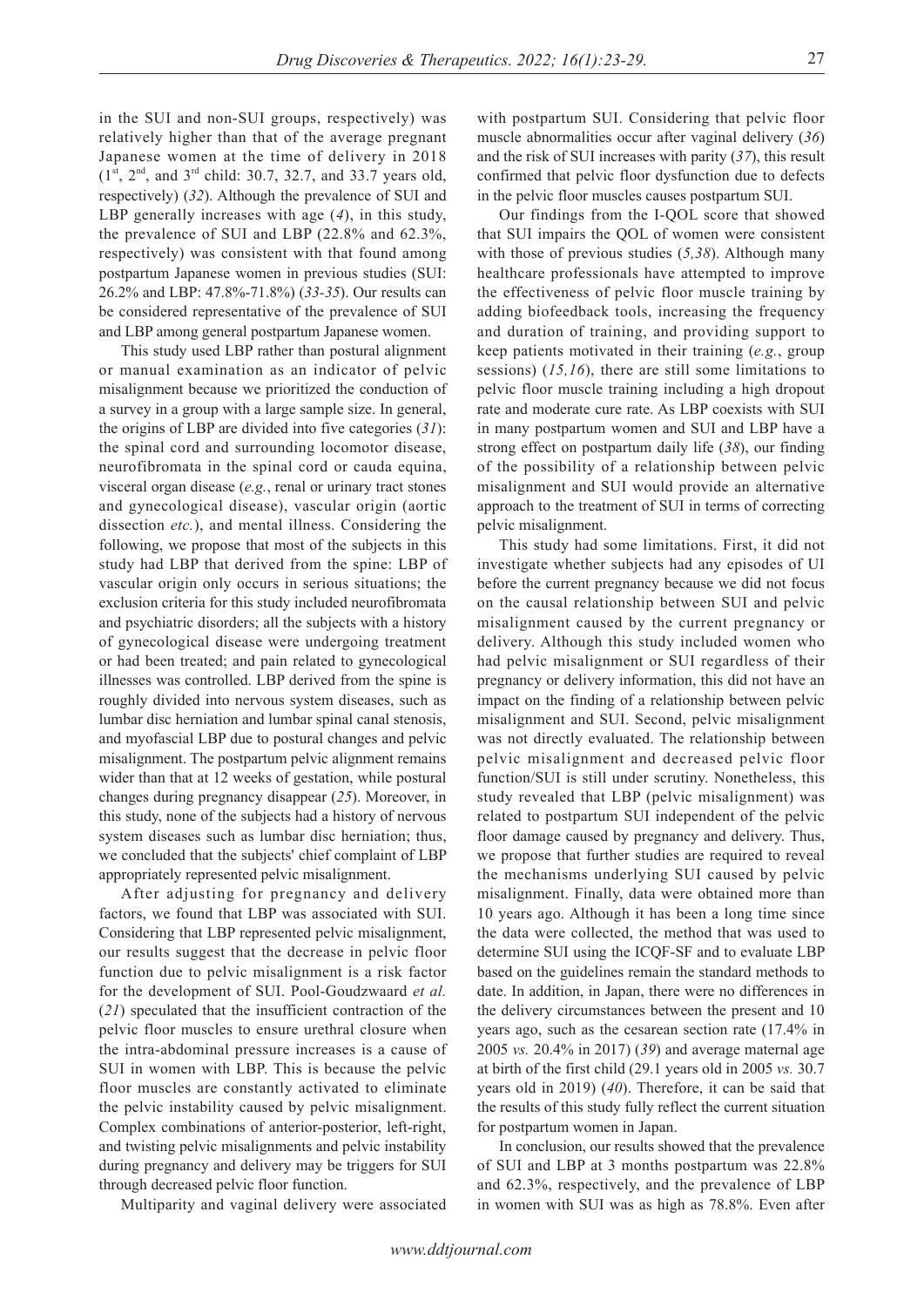adjusting for delivery factors, it became clear that postpartum SUI was associated with LBP. This suggests that the decrease in pelvic floor function due to pelvic misalignment, which is a potential cause of LBP, is associated with the development of SUI. In future, we propose that SUI can be improved more efficiently by including correction of pelvic misalignment in conventional pelvic floor muscle training.

# **Acknowledgements**

We would like to express our sincere gratitude to all the participants who cooperated in this research and the staff of the facility who cooperated with the survey process.

*Funding*: This work was supported by a grant from the Mitsubishi Foundation.

*Conflict of Interest*: The authors have no conflicts of interest to disclose.

#### **References**

- 1. Hannestad YS, Rortveit G, Sandvik H, Hunskaar S; Norwegian EPINCONT study. Epidemiology of Incontinence in the County of Nord-Trøndelag. A community-based epidemiological survey of female urinary incontinence: the Norwegian EPINCONT study. Epidemiology of Incontinence in the County of Nord-Trøndelag. J Clin Epidemiol. 2000; 53:1150-1157.
- 2. Rortveit G, Daltveit AK, Hannestad YS, Hunskaar S. Vaginal delivery parameters and urinary incontinence: the Norwegian EPINCONT study. Am J Obstet Gynecol. 2003; 189:1268-1274.
- 3. Haylen BT, de Ridder D, Freeman RM, Swift SE, Berghmans B, Lee J, Monga A, Petri E, Rizk DE, Sand PK, Schaer GN. An International Urogynecological Association (IUGA)/International Continence Society (ICS) joint report on the terminology for female pelvic floor dysfunction. Neurourol Urodyn. 2010; 29:4-20.
- 4. Fultz NH, Burgio K, Diokno AC, Kinchen KS, Obenchain R, Bump RC. Burden of stress urinary incontinence for community-dwelling women. Am J Obstet Gynecol. 2003; 189:1275-1282.
- 5. Nilsson M, Lalos O, Lindkvist H, Lalos A. Impact of female urinary incontinence and urgency on women's and their partners' sexual life. Neurourol Urodyn. 2011; 30:1276-1280.
- 6. King JK, Freeman RM. Is antenatal bladder neck mobility a risk factor for postpartum stress incontinence? Br J Obstet Gynaecol. 1998; 105:1300-1307.
- 7. Peschers UM, Schaer GN, DeLancey JO, Schuessler B. Levator ani function before and after childbirth. Br J Obstet Gynaecol. 1997; 104:1004-1008.
- 8. Dietz HP, Eldridge A, Grace M, Clarke B. Does pregnancy affect pelvic organ mobility? Aust N Z J Obstet Gynaecol. 2004; 44:517-520.
- DeLancey JO, Kearney R, Chou Q, Speights S, Binno S. The appearance of levator ani muscle abnormalities in magnetic resonance images after vaginal delivery. Obstet

Gynecol. 2003; 101:46-53.

- 10. Dietz HP. Levator function before and after childbirth. Aust N Z J Obstet Gynaecol. 2004; 44: 19-23.
- 11. Yoshida M, Murayama R, Haruna M, Matsuzaki M, Yoshimura K, Murashima S, Kozuma S. Longitudinal comparison study of pelvic floor function between women with and without stress urinary incontinence after vaginal delivery. J Med Ultrason. 2013; 40:125-131.
- 12. Yoshida M, Murayama R, Nakata M, Haruna M, Matsuzaki M, Shiraishi M, Sanada, H. Pelvic floor function and advanced maternal age at first vaginal delivery. Open J Obstet Gynaecol. 2013;3: 28-34.
- 13. National Institute for Health and Care Excellence. NICE guideline [NG123] Urinary incontinence and pelvic organ prolapse in women: management. *https://www.nice.org.uk/ guidance/ng123/chapter/Recommendations#non-surgicalmanagement-of-urinary-incontinence* (accessed January 17, 2022).
- 14. Bø K, Hilde G, Stær-Jensen J, Siafarikas F, Tennfjord MK, Engh ME. Postpartum pelvic floor muscle training and pelvic organ prolapse ‒ a randomized trial of primiparous women. Am J Obstet Gynecol. 2015; 212:38.e1-38.e387.
- 15. Woodley SJ, Lawrenson P, Boyle R, Cody JD, Mørkved S, Kernohan A, Hay-Smith EJC. Pelvic floor muscle training for preventing and treating urinary and faecal incontinence in antenatal and postnatal women. Cochrane Database Syst Rev. 2020; 5:CD007471.
- 16. Yoshida M, Murayama R, Hotta K, Higuchi Y, Sanada H. Differences in motor learning of pelvic floor muscle contraction between women with and without stress urinary incontinence: Evaluation by transabdominal ultrasonography. Neurourol Urodyn. 2017; 36:98-103.
- 17. Schauberger CW, Rooney BL, Goldsmith L, Shenton D, Silva PD, Schaper A. Peripheral joint laxity increases in pregnancy but does not correlate with serum relaxin levels. Am J Obstet Gynecol. 1996; 174:667-671.
- 18. Franklin ME, Conner-Kerr T. An analysis of posture and back pain in the first and third trimesters of pregnancy. J Orthop Sports Phys Ther. 1998; 28:133-138.
- 19. Morino S, Ishihara M, Umezaki F, Hatanaka H, Yamashita M, Aoyama T. Pelvic alignment changes during the perinatal period. PLoS One. 2019; 14:e0223776.
- 20. Sipko T, Grygier D, Barczyk K, Eliasz G. The occurrence of strain symptoms in the lumbosacral region and pelvis during pregnancy and after childbirth. J Manipulative Physiol Ther. 2010; 33:370-377.
- 21. Pool-Goudzwaard AL, Slieker ten Hove MC, Vierhout ME, Mulder PH, Pool JJ, Snijders CJ, Stoeckart R. Relations between pregnancy-related low back pain, pelvic floor activity and pelvic floor dysfunction. Int Urogynecol J Pelvic Floor Dysfunct. 2005; 16:468-474.
- 22. Eliasson K, Elfving B, Nordgren B, Mattsson E. Urinary incontinence in women with low back pain. Man Ther. 2008; 13:206-212.
- 23. Smith MD, Russell A, Hodges PW. Is there a relationship between parity, pregnancy, back pain and incontinence? Int Urogynecol J Pelvic Floor Dysfunct. 2008; 19:205- 211.
- 24. Chaléat-Valayer E, Mac-Thiong JM, Paquet J, Berthonnaud E, Siani F, Roussouly P. Sagittal spino-pelvic alignment in chronic low back pain. Eur Spine J. 2011; 20 (Suppl 5):634-640.
- 25. Morino S, Ishihara M, Umezaki F, Hatanaka H, Aoyama T, Yamashita M. Pelvic alignment risk factors associated with sacroiliac joint pain during pregnancy. Clin Exp